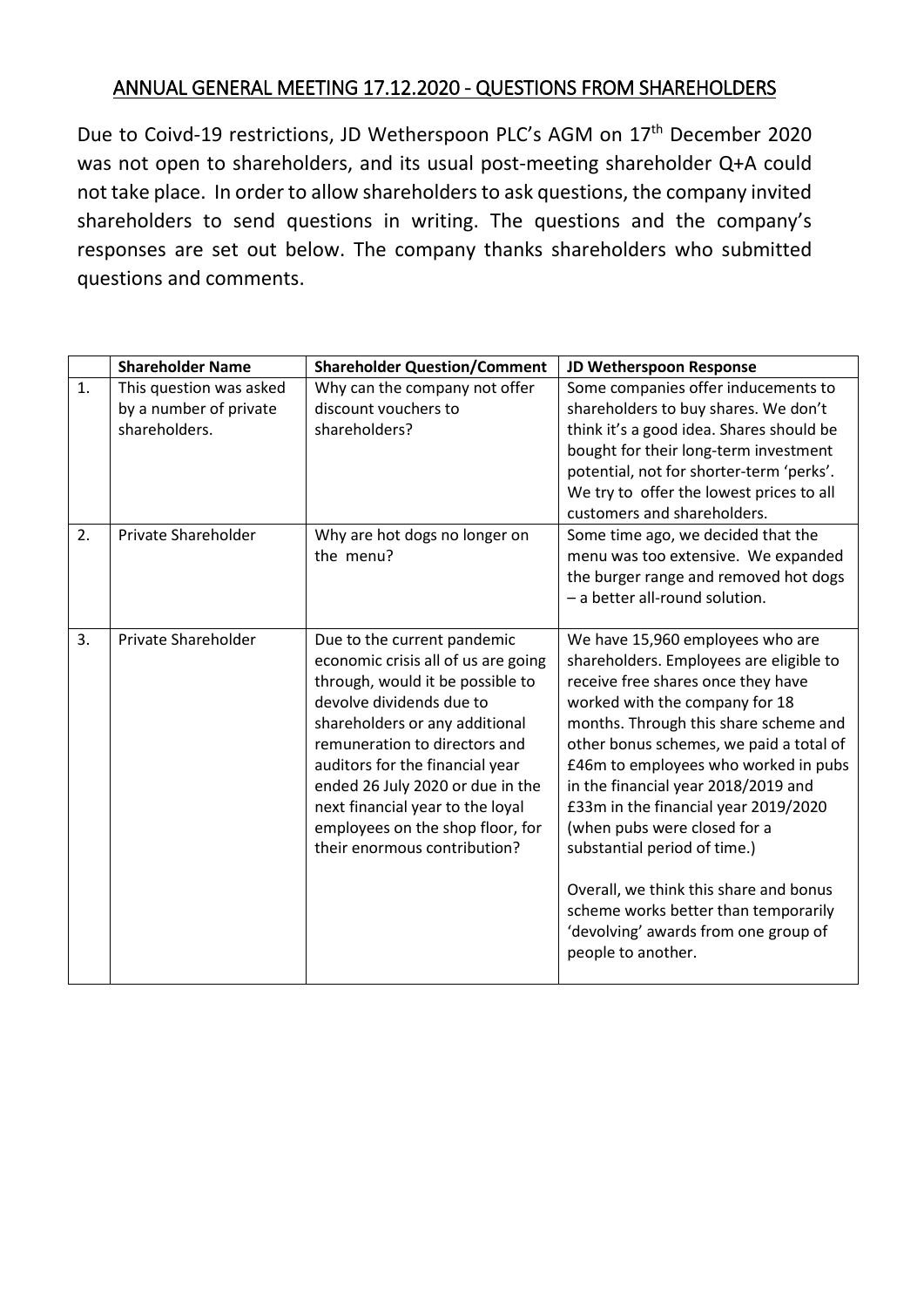| 4. | Private Shareholder | My expectation was to see<br>Wetherspoon reach 1000 pubs,<br>but I am disappointed to note the<br>closure of 9 (offset by 2 new<br>outlets) - Covid aside, were these<br>not viable or is there a refocusing<br>agenda?                                              | It is unfortunate to close or sell any<br>pubs. The way to avoid this is to put<br>maximum effort into selecting the right<br>sites to start with.<br>We mostly get this right but, very<br>regrettably (and expensively), we<br>sometimes make a mistake.<br>Our future strategy is to avoid daft<br>errors of site selection.                                                                                                                                                            |
|----|---------------------|----------------------------------------------------------------------------------------------------------------------------------------------------------------------------------------------------------------------------------------------------------------------|--------------------------------------------------------------------------------------------------------------------------------------------------------------------------------------------------------------------------------------------------------------------------------------------------------------------------------------------------------------------------------------------------------------------------------------------------------------------------------------------|
| 5. | Private Shareholder | Why were private shareholders<br>not given the chance to<br>participate in the share placing<br>that took place in June 2020,<br>given that the directors were<br>involved? If there is another<br>placement, will private<br>shareholders be allowed to join<br>in? | In a rights issue, private shareholders<br>are given the chance to buy shares. In<br>order to save time, necessary in an<br>emergency, and in common with most<br>companies which raised money during<br>the pandemic, the company decided to<br>undertake a 'share placing', which is a<br>much faster process.<br>We have no current plans for a further<br>share placing. If funds were to be<br>needed urgently, we cannot guarantee<br>that we would have time for a rights<br>issue. |
| 6. | Private Shareholder | You are not in a financial position<br>for a share buy-back so why are<br>you seeking approval at the AGM<br>for a resolution (number 15) to<br>authorise share buybacks?                                                                                            | Before the pandemic, the company had<br>bought back about half its shares over<br>about 15 years. Since our profits<br>increased substantially over that period,<br>the effect of the buybacks was to<br>increase 'value' for shareholders. The<br>company is not intending to buy back<br>any shares at the current time, but feels<br>it's a good idea to have the ability to do<br>so, should circumstances change.                                                                     |
| 7. | Private Shareholder | Will the price of a pint go up<br>because of lockdown when<br>everything is back to normal?                                                                                                                                                                          | It's difficult to be precise, but we will try<br>and avoid price rises if we can. Before<br>2020, pubs paid 20% VAT in respect of<br>food sales, but supermarkets paid<br>nothing. The Chancellor temporarily<br>reduced VAT for pubs and restaurants to<br>5% this year $-$ it will help to keep prices<br>down if the reduction becomes<br>permanent.                                                                                                                                    |
| 8. | Private Shareholder | Will you be selling properties to<br>cover loss of income?                                                                                                                                                                                                           | We have no plans to do so.                                                                                                                                                                                                                                                                                                                                                                                                                                                                 |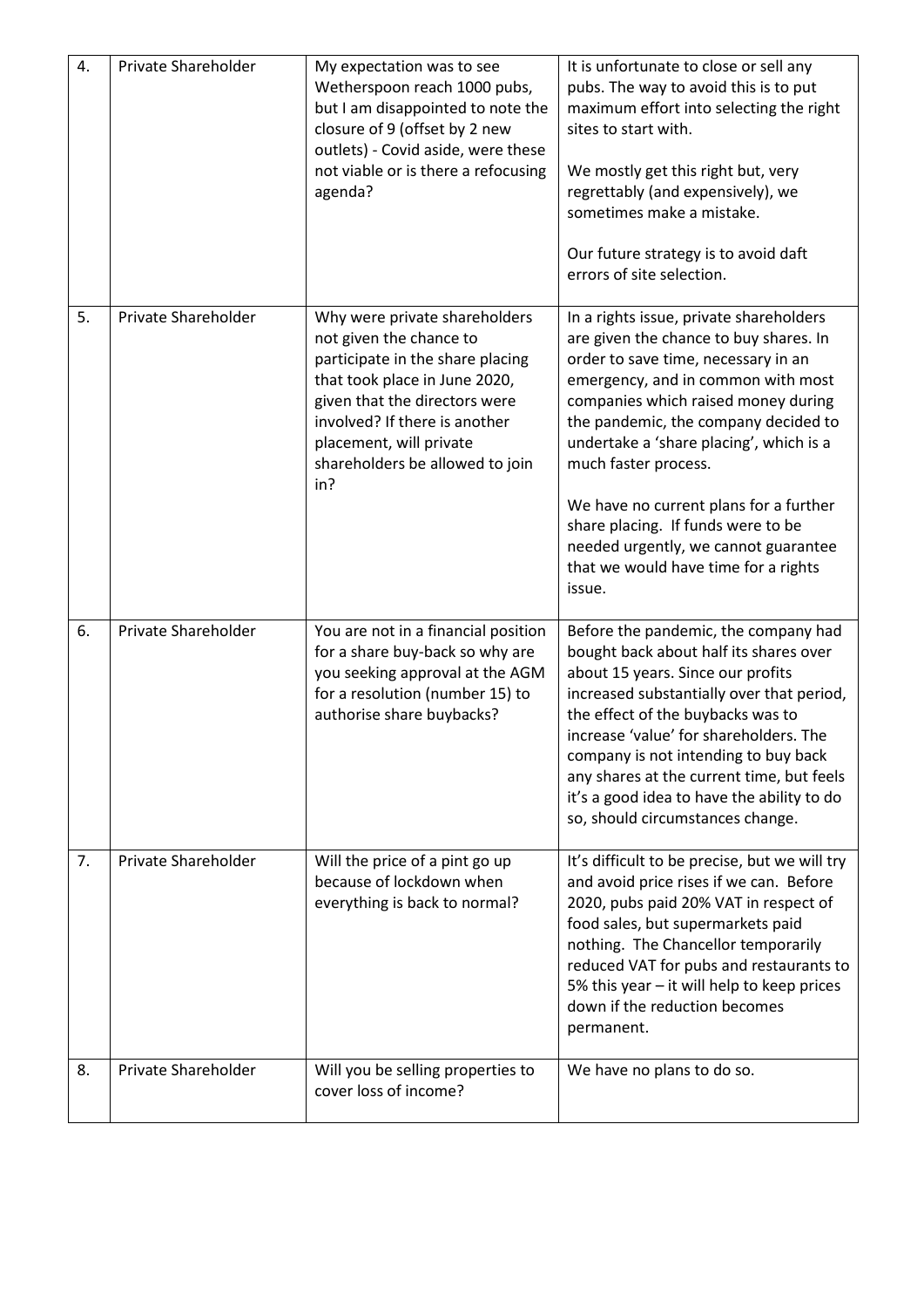| 9.  | Private Shareholder | Can customers expect higher<br>prices as a result of Brexit?                                                                                                                                        | Most people do not realise that the<br>government can end all tariffs on<br>imports, reducing prices in the shops,<br>once we have left the EU. We will<br>encourage the government to end<br>tariffs on the more-than 12000 products<br>which are currently subject to them.                                                                                                                                                                                                                                                                                                                          |
|-----|---------------------|-----------------------------------------------------------------------------------------------------------------------------------------------------------------------------------------------------|--------------------------------------------------------------------------------------------------------------------------------------------------------------------------------------------------------------------------------------------------------------------------------------------------------------------------------------------------------------------------------------------------------------------------------------------------------------------------------------------------------------------------------------------------------------------------------------------------------|
| 10. | Private Shareholder | Why are there not employee<br>representatives on the board?                                                                                                                                         | Pub employees attend head office<br>meetings with the executive directors<br>every week, so are involved in all the<br>main decisions we take. We are not sure<br>it would be advantageous for employees<br>to be members of the board, which<br>tends to deal with 'esoteric' issues,<br>which are far removed from the day-to-<br>day business. However, this is<br>something we intend to keep under<br>review.                                                                                                                                                                                     |
| 11. | Private Shareholder | Why did management at pub<br>level receive an "across the<br>board" increase rather than a<br>performance based one?                                                                                | Sometimes increases are across the<br>board but, from time to time, there are<br>performance-based increases as well.<br>Over the decades, we have used both<br>types of increase.                                                                                                                                                                                                                                                                                                                                                                                                                     |
| 12. | Private Shareholder | Will the Company increase<br>directors' pay to pre-Covid level<br>once profit is achieved?                                                                                                          | No decision has been taken about<br>future directors' pay, which will be<br>considered at a later date.                                                                                                                                                                                                                                                                                                                                                                                                                                                                                                |
| 13. | Private Shareholder | There is an ancient saying "First<br>cut your prices, then cut your<br>quality, then cut your throat".<br>Wetherspoon's prices are very<br>low but some pubs could do with<br>a lick of paint. Why? | Our prices have been low since the pubs<br>started 41 years ago and we have never<br>been asked by customers to put them<br>up. We spend about £80,000 per pub<br>per annum on repairs and maintenance,<br>and in addition, we also spend, on<br>average, about £60,000 per pub per<br>annum on capital investment. The<br>combined expenditure of £140,000 per<br>annum per pub should keep every pub<br>in good condition, but at some point<br>every pub needs a 'lick of paint'. As<br>regards prices generally, we prefer the<br>expression "a quick sixpence is better<br>than a slow shilling". |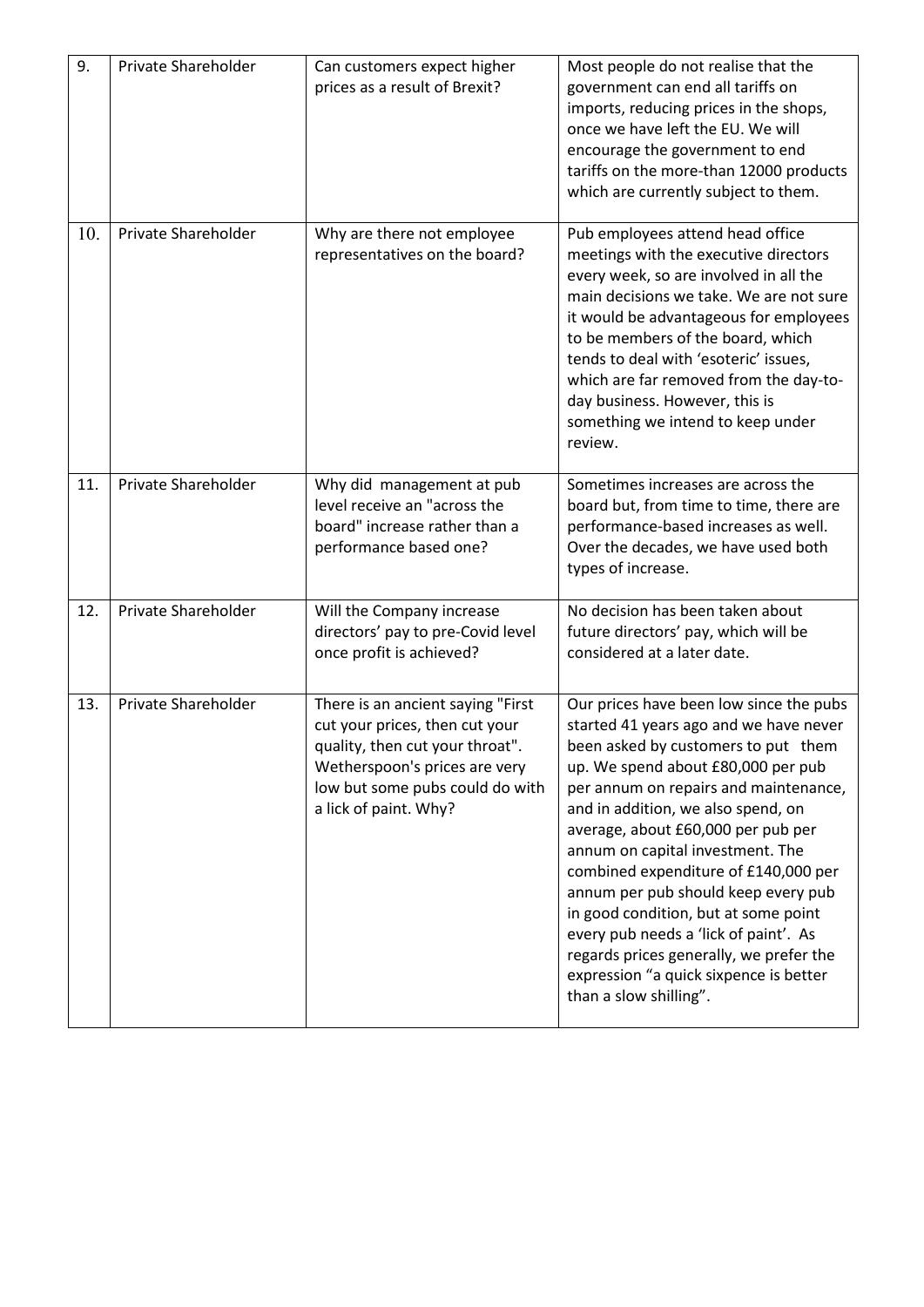| 14. | Private Shareholder                                  | Can shareholders still have<br>dividends paid by cheque for<br>people who are not online or<br>likely to be in the foreseeable<br>future? The elderly and disabled<br>cannot always manage these<br>changes. | We have not heard of dividends being<br>paid by cheque for a long time. Our<br>registrar's (Computershare) website<br>says "one of the key benefits of cheque-<br>less dividends is the eradication of<br>cheque fraud". Even if someone does<br>not do online banking, we can still<br>transfer funds to their accounts<br>electronically.                                                                                                                                                                                                                                                                                                                                            |
|-----|------------------------------------------------------|--------------------------------------------------------------------------------------------------------------------------------------------------------------------------------------------------------------|----------------------------------------------------------------------------------------------------------------------------------------------------------------------------------------------------------------------------------------------------------------------------------------------------------------------------------------------------------------------------------------------------------------------------------------------------------------------------------------------------------------------------------------------------------------------------------------------------------------------------------------------------------------------------------------|
| 15. | Private Shareholder                                  | Please come back to Enniskillen.<br>We miss you.                                                                                                                                                             | Fair comment. We hope to have a look<br>at Enniskillen in due course. There is<br>good fishing on Lough Erne and Lough<br>Melvin.                                                                                                                                                                                                                                                                                                                                                                                                                                                                                                                                                      |
| 16. | Private Shareholder                                  | Please stop share buybacks. I<br>would like a dividend?                                                                                                                                                      | We are doing neither at the moment,<br>but hope to do both in the future.                                                                                                                                                                                                                                                                                                                                                                                                                                                                                                                                                                                                              |
| 17. | Private Shareholder                                  | Could pubs in Tier 3 areas in<br>England and where permitted<br>elsewhere, remain open for<br>takeaway?                                                                                                      | We have looked at this but our pubs are<br>not really built for takeaways and it<br>would be extremely expensive.                                                                                                                                                                                                                                                                                                                                                                                                                                                                                                                                                                      |
| 18. | Private Shareholder                                  | What is the current total of pubs<br>and hotels in the Wetherspoon<br>estate and what is the<br>percentage of them that are held<br>freehold?                                                                | We have 874 pubs and hotels and 64%<br>are freehold.                                                                                                                                                                                                                                                                                                                                                                                                                                                                                                                                                                                                                                   |
| 19. | <b>Immersion Capital</b><br>(Institutional investor) | Are pubs in most Tier 2 areas<br>generating positive or negative<br>free cash flow?                                                                                                                          | As many companies have indicated,<br>sales in Tier 2 areas are poor, since pubs<br>in those areas are not operating as<br>pubs, but as restaurants, a different<br>type of business. Since rules and tiers<br>keep changing (for example Wales will<br>have been on five different regulatory<br>regimes in about 3 months, by the end<br>of December), the company has tended<br>to look at an overall cash flow for the<br>company, rather than a more dissective<br>cash flow, tier by tier.<br>We estimate that the company would<br>have a positive cash flow if all pubs were<br>in tier 2 for a sustained period, although<br>that eventuality seems unlikely at the<br>moment. |
| 20. | <b>Immersion Capital</b>                             | What do LFL trends in Tier 2 areas<br>look like?                                                                                                                                                             | Since most of the current tiers started<br>on 2 December, it's too early to say. In<br>general, sales improve once customers<br>get used to a particular tier, but the<br>problem is that government<br>hyperactivity keeps "rolling the dice".                                                                                                                                                                                                                                                                                                                                                                                                                                        |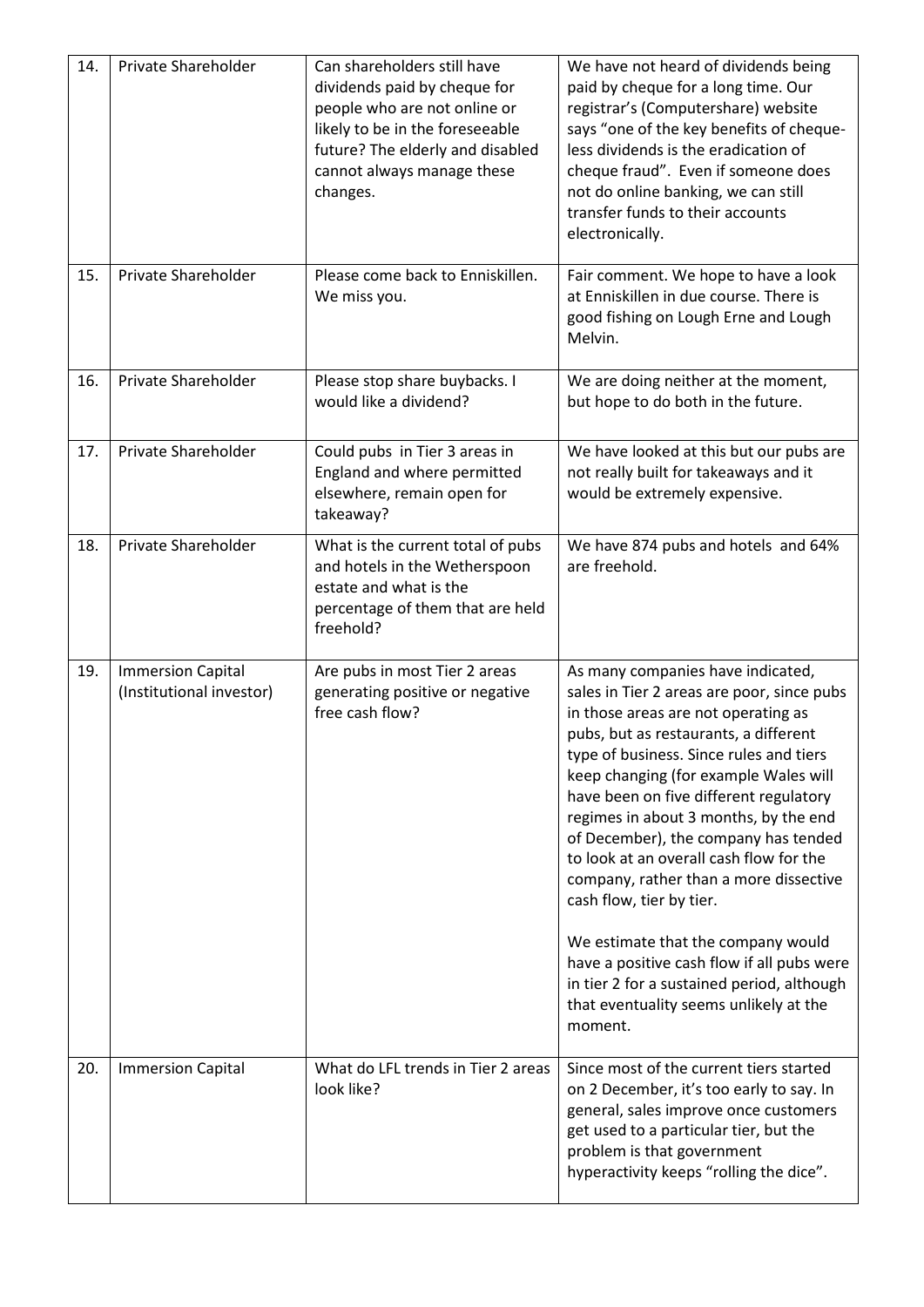| 21. | <b>Immersion Capital</b>                                 | Are there any changes in your<br>expectations of a £14m monthly<br>cash burn rate if the full estate is<br>closed?                                                                                                                                                                                                                                                                                                                                                                                                                                                                                                                                                                          | There have been no changes in our<br>expectations.                                                                                                                                                                                                                                                                                                                              |
|-----|----------------------------------------------------------|---------------------------------------------------------------------------------------------------------------------------------------------------------------------------------------------------------------------------------------------------------------------------------------------------------------------------------------------------------------------------------------------------------------------------------------------------------------------------------------------------------------------------------------------------------------------------------------------------------------------------------------------------------------------------------------------|---------------------------------------------------------------------------------------------------------------------------------------------------------------------------------------------------------------------------------------------------------------------------------------------------------------------------------------------------------------------------------|
| 22. | Immersion Capital                                        | What would you expect cash flow<br>to look like if the full estate were<br>in Tier 2?                                                                                                                                                                                                                                                                                                                                                                                                                                                                                                                                                                                                       | Please see the response to question 18<br>above.                                                                                                                                                                                                                                                                                                                                |
| 23. | <b>Immersion Capital</b>                                 | Can you provide an update on<br>Wetherspoon's latest liquidity<br>position?                                                                                                                                                                                                                                                                                                                                                                                                                                                                                                                                                                                                                 | We are due to issue a trading statement<br>on 20 January 2021, when there will be<br>an update on our liquidity position.                                                                                                                                                                                                                                                       |
| 24. | <b>Artemis Fund Managers</b><br>(Institutional investor) | What does the board consider<br>the right balance to be between<br>balance sheet repair and<br>investing in further growth<br>opportunities in a post-covid<br>environment?                                                                                                                                                                                                                                                                                                                                                                                                                                                                                                                 | It is very difficult to be precise and<br>comes down to the balance of risk and<br>reward. Some of our best sites, over the<br>years, have been acquired in difficult<br>economic circumstances.<br>In reality, we and other companies will<br>inevitably be more cautious in the<br>aftermath of the Covid-19 crisis.                                                          |
| 25. | Man GLG<br>(Institutional investor)                      | We have always thought about<br>you as the 'Ryanair of UK Pubs' -<br>A cost leader reinvesting<br>operational efficiency into keen<br>pricing to grow share by<br>providing fantastic value and thus<br>putting pressure on the<br>competition. During this<br>incredibly uncertain period even<br>Ryanair itself is not pushing as<br>hard on the price-discounting<br>lever and allowing yields to<br>perform slightly better as<br>capacity has pulled out and<br>demand looks to snap-back as<br>restrictions end. Would it not be<br>sensible for Wetherspoon to<br>break with tradition and do the<br>same now, recouping some of the<br>lost profit from a very challenging<br>year? | In reality, due to the constantly<br>changing regulations, any move on<br>pricing or costs would likely be quickly<br>overtaken by events. It's probably best<br>to maintain our current position on<br>pricing for the time being, but this is an<br>area we will keep under review. There<br>are no 'easy wins' in this area, given the<br>level of government hyperactivity. |
| 26. | Columbia Threadneedle<br>(Institutional investor)        | How do you see the landscape<br>with the pub and casual dining<br>industry changing next year and<br>how does Wetherspoons expect<br>to fare?                                                                                                                                                                                                                                                                                                                                                                                                                                                                                                                                               | The greatest problem, as indicated<br>above, is that regulations are being<br>changed under emergency powers, at<br>an unprecedented rate, so predictions<br>about the industry are difficult.<br>Property is likely to be cheaper, as it<br>always is in recessions but, beyond that,<br>the crystal ball is very murky.                                                       |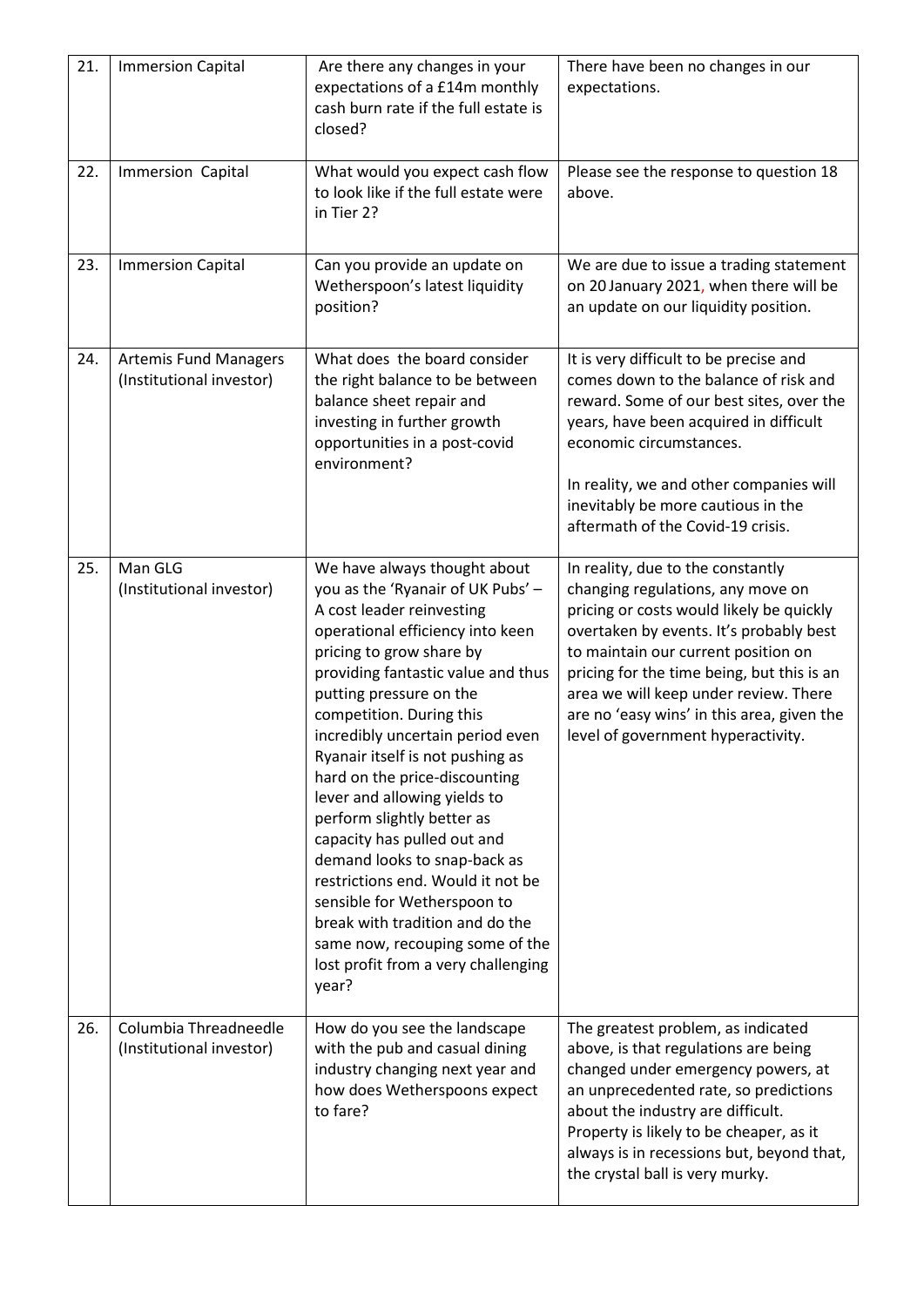| 27. | Columbia Threadneedle                          | What has the business done<br>through this Covid crisis period<br>which you are most proud of?                                                                                                                                                                                                                                                                                                                                                                                                                                                                                                                   | With the reservation that pride comes<br>before a fall, the main achievement for<br>any hospitality company is to have kept<br>the show on the road in an<br>extraordinarily difficult period - and to<br>have retained the confidence of<br>employees, customers, suppliers,<br>banks and shareholders.                                                                                                              |
|-----|------------------------------------------------|------------------------------------------------------------------------------------------------------------------------------------------------------------------------------------------------------------------------------------------------------------------------------------------------------------------------------------------------------------------------------------------------------------------------------------------------------------------------------------------------------------------------------------------------------------------------------------------------------------------|-----------------------------------------------------------------------------------------------------------------------------------------------------------------------------------------------------------------------------------------------------------------------------------------------------------------------------------------------------------------------------------------------------------------------|
| 28. | Franklin Templeton<br>(Institutional investor) | What is the opportunity for the<br>group over the medium and<br>longer term as life starts to return<br>to some sort of normality after<br>the restrictions have been lifted?<br>There will undoubtedly be a<br>withdrawal of industry capacity in<br>both the pub sector and casual<br>dining sector as many operators<br>shrink their estate, and many<br>smaller/independent operators<br>may unfortunately never reopen.<br>This provides an opportunity for<br>the stronger businesses to<br>eventually take market<br>share. How does the group think<br>about taking advantage of these<br>opportunities? | As indicated above, unpredictability is<br>the greatest enemy. There are likely to<br>be property opportunities, although<br>fewer than in past recessions, since<br>Wetherspoon has already occupied<br>most corners of the land. Since the last<br>recession, Wetherspoon has added<br>approximately £1 billion of sales. We<br>will try to do the same again in the next<br>ten years, but it may be a tall order. |
| 29. | Private Shareholder                            | Please congratulate staff on their<br>standard of hygiene both before<br>and after lockdown. I was very<br>impressed by the staff cleaning<br>door finger plates, which were<br>lovely before 1 <sup>st</sup> lockdown at the<br>Windsor venue. I have since been<br>back and it is even better.                                                                                                                                                                                                                                                                                                                 | Very many thanks for your compliments.<br>Pub staff have had to jump through fiery<br>hoops, as the government has<br>constantly changed regulations, but<br>have been extremely resilient.<br>Wetherspoon hygiene standards, as<br>confirmed by the local authority "Scores<br>on the Doors" schemes, are the top of<br>the whole industry. Our average score,<br>across all pubs, is 4.96 out of a<br>maximum of 5. |
| 30. | Private Shareholder                            | Well done in trying times.                                                                                                                                                                                                                                                                                                                                                                                                                                                                                                                                                                                       | Many thanks!                                                                                                                                                                                                                                                                                                                                                                                                          |
| 31. | Private Shareholder                            | My very best wishes to you all in<br>the difficult times.                                                                                                                                                                                                                                                                                                                                                                                                                                                                                                                                                        | Thank you.                                                                                                                                                                                                                                                                                                                                                                                                            |